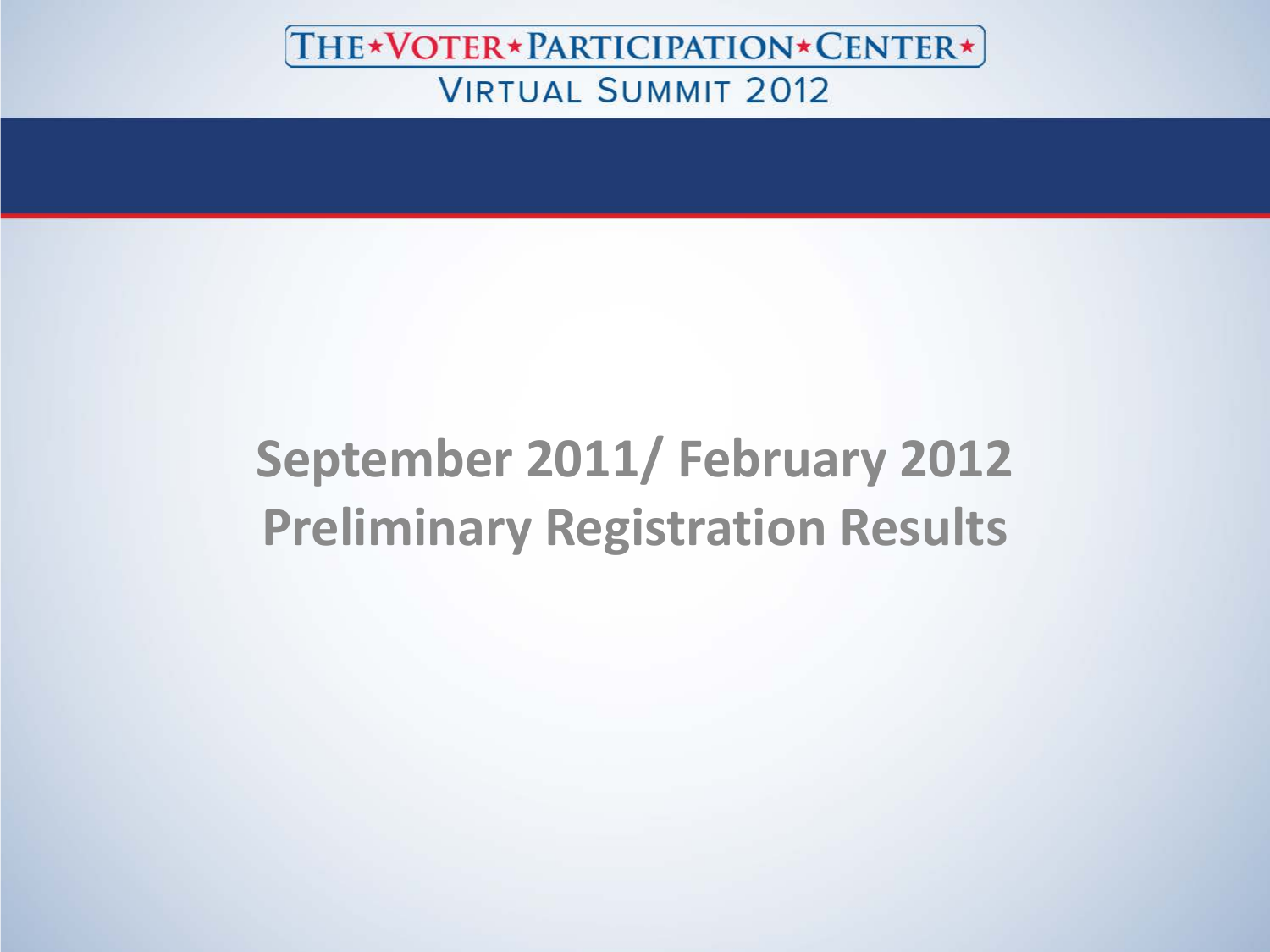# **Sept. 2011 Birthday In-Cycle Preliminary Evaluation**

- > Treatment: Mailed VPC voter registration application
- > Universe:
	- > People of Color and White – Oct. 2011(commercial list)
	- > 376,034 eligible records
- > Huge Registration Effect:
	- > 77.8% increase over control group
		- > 5.8 percentage points (p<0.001, one-tailed) \*Data matched to voter file in May

#### Effect of Treatment **Net Voter Registration Effect: 5.8 point boost in registration rates**



Current Cost Per Application Returned: \$3.84

#### Current NET Additional Registration Cost: \$7.50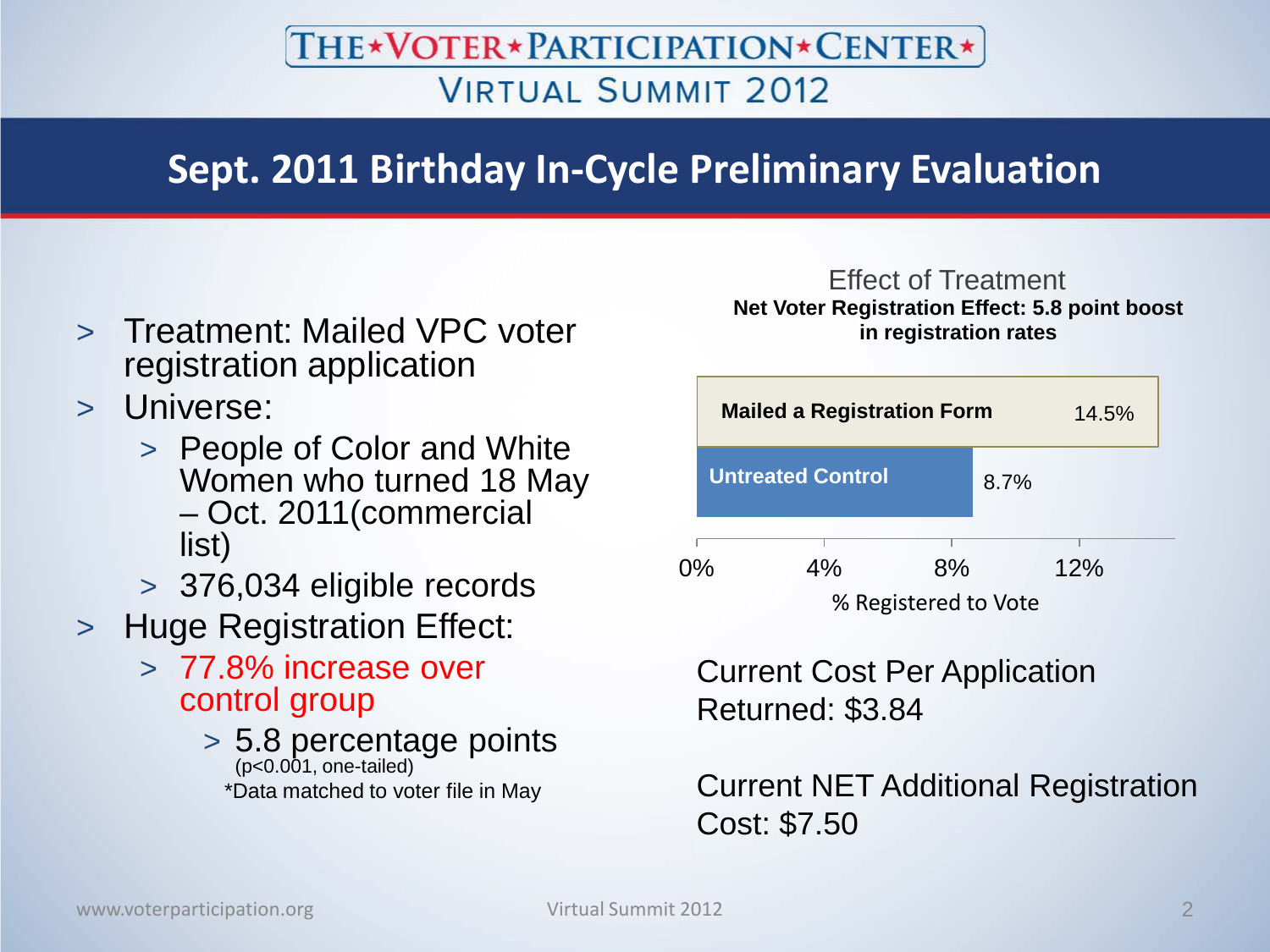Quarterly Works: September Mailing Caused Greatest Increase In Registration for September and October Birthdays

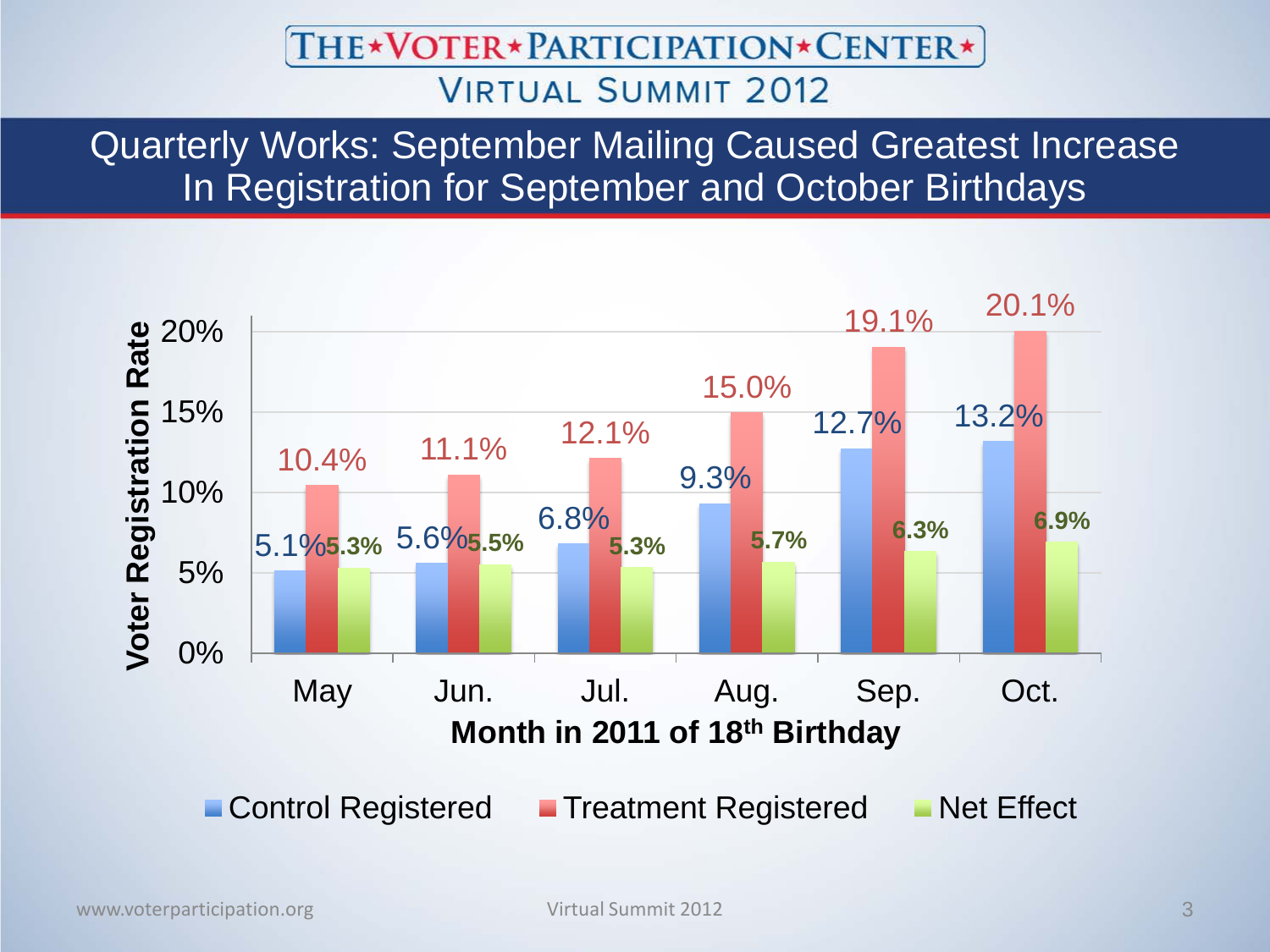# **Sept. 2011 Movers In-Cycle Preliminary Evaluation**

- > Treatment: Mailed VPC voter registration application
- Universe:
	- > People of Color and Unmarried Women who moved and needed to re-register
	- > 974,894 eligible records
- > Large Registration Effect:
	- > 27% increase over control group
		- > 1.6 percentage points (p<0.001, one-tailed)
		- \*Data matched to voter file in March
		- > 2.2 percentage points among those who moved in past 36 months

#### Effect of Treatment **Net Voter Registration Effect: 1.6 point boost in registration rates**



Current Cost Per Application Returned: \$5.16

Current NET Additional Registration Cost: \$15.77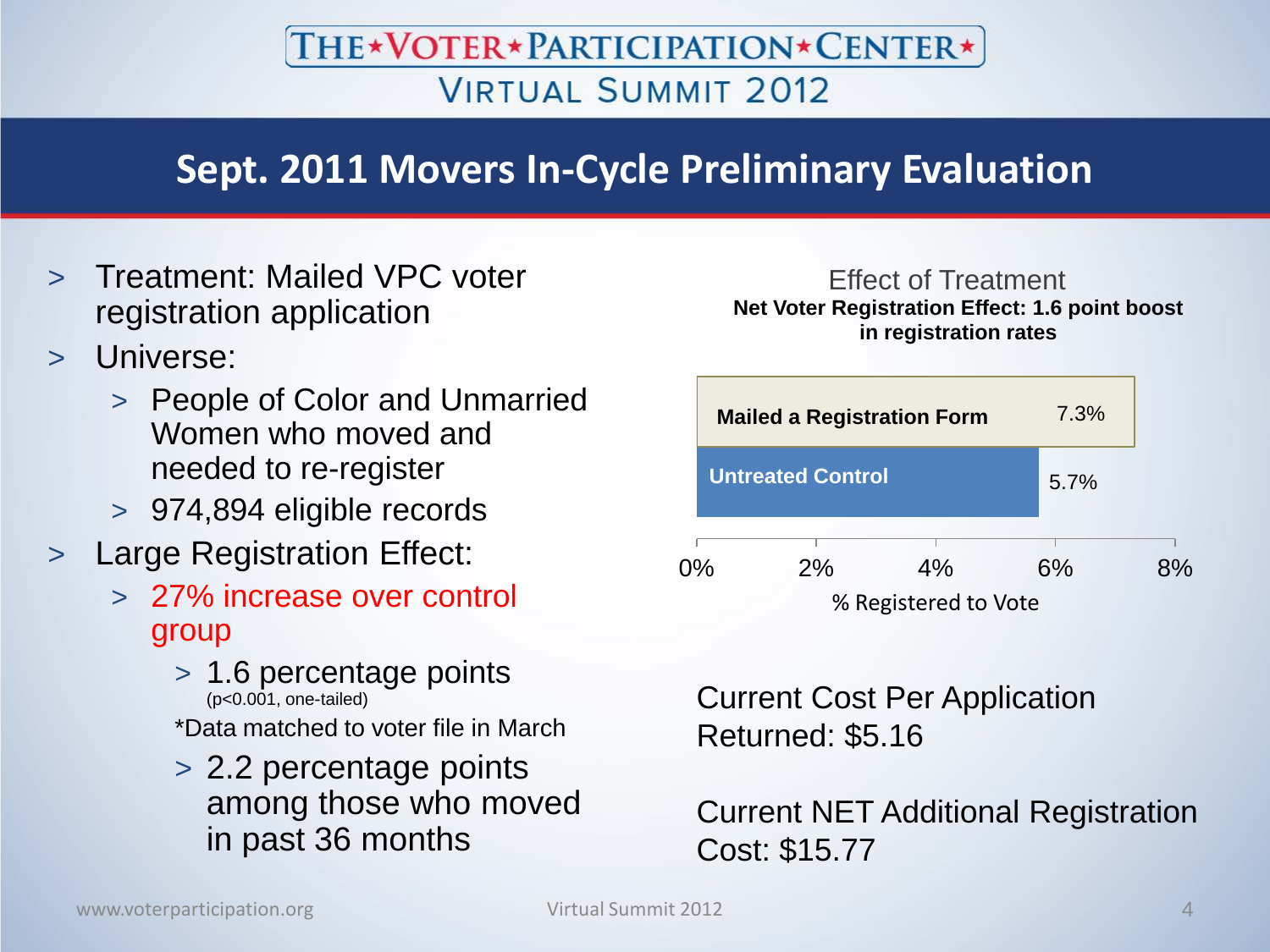Quarterly Works: September Mailing Caused Greatest Increase In Registration Among Recent Movers

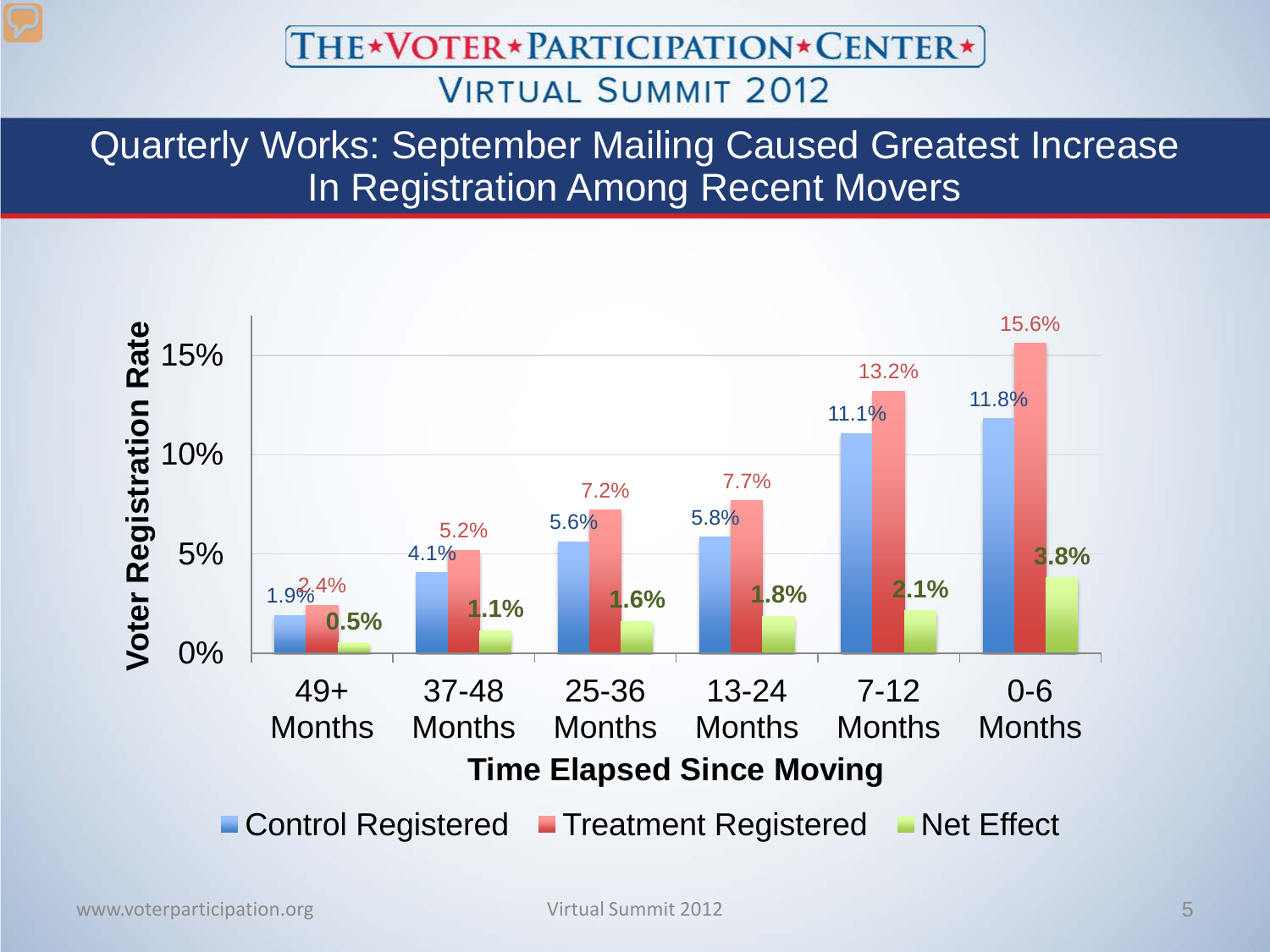# Mail Form with Online Option: Best of Both Worlds

#### Promoting Online Voter Registration

(AZ, OR, WA)

- > First glance suggests that it decreases mail response.
	- > Reduces response to the voter registration mail by 0.8 percentage points. (p=0.02)
- > Second glance overall registration effect the same.
- > Insight: mailed form + online option is uniquely effective.
- > Note: Vast majority still responds to mail.

|                                                                   | <b>Returned</b><br><b>Reg. Form</b> | <b>Voter</b><br><b>Registration</b> |
|-------------------------------------------------------------------|-------------------------------------|-------------------------------------|
| <b>Control Group</b>                                              |                                     | 10.1%                               |
| <b>Standard Mailer</b>                                            | 7.5%                                | 14.2%                               |
| <b>Mailer Also Promotes</b><br><b>Online Registration</b><br>tion | 6.7%                                | 14.2%                               |

\*As of May 2012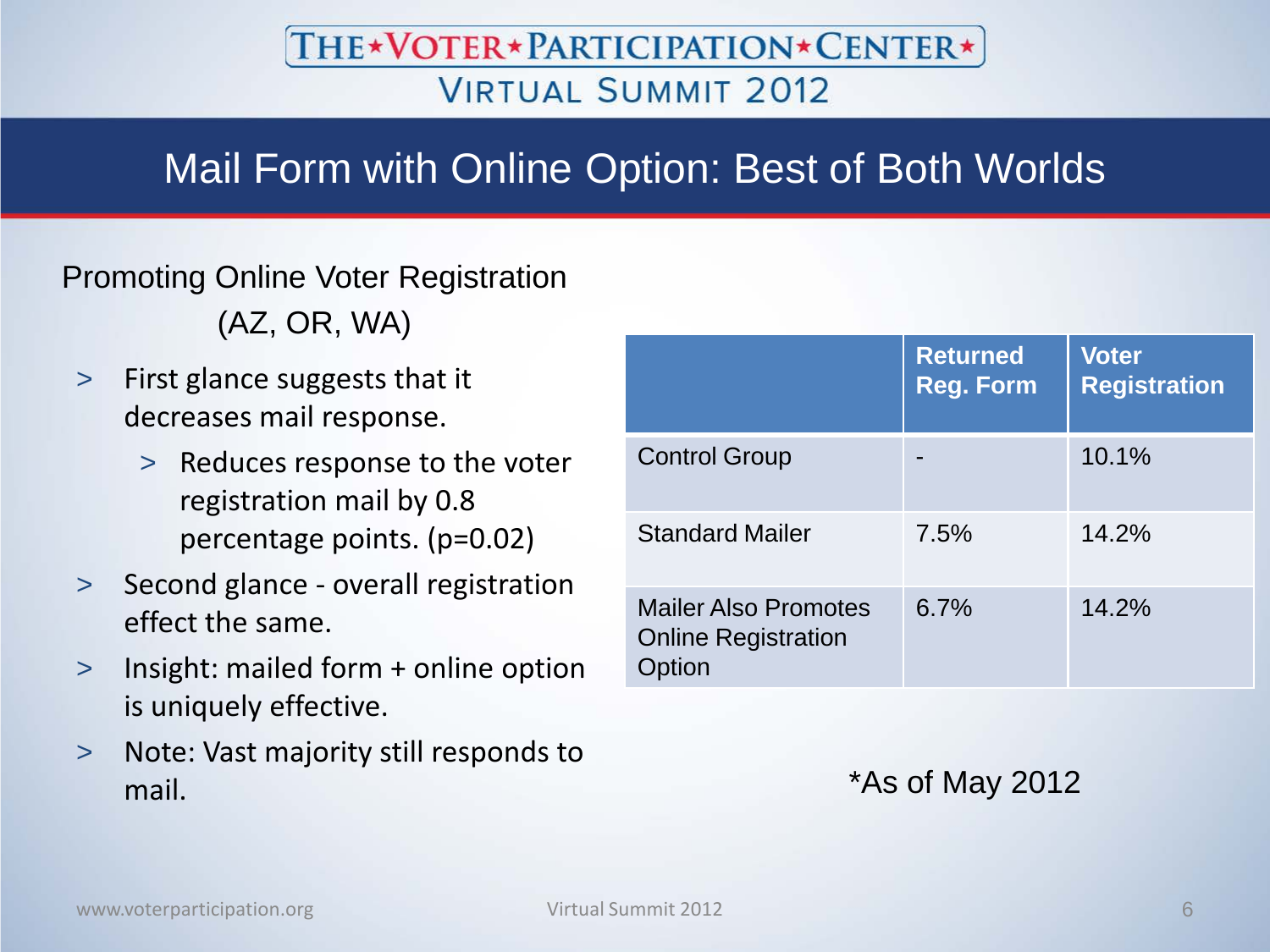# Fake Post-It and Highlight Boost Registration

Tested Highlight and Fake Post-It (FL, IL, MO, OH)

- > Usability + Personalization.
- > Both appeared to boost response rates.
- > Fake post-it is statistically significant.



|                       |                                                   | <b>Returned</b><br><b>Reg. Form</b> |
|-----------------------|---------------------------------------------------|-------------------------------------|
|                       | <b>Control Group</b>                              |                                     |
|                       | <b>Standard Mailer</b>                            | 10.1%                               |
| Highlight<br>Elements | <b>Required Form</b>                              | 10.4%                               |
|                       | <b>Fake Post-It With</b><br><b>Required Items</b> | 10.9%                               |

\*As of May 2012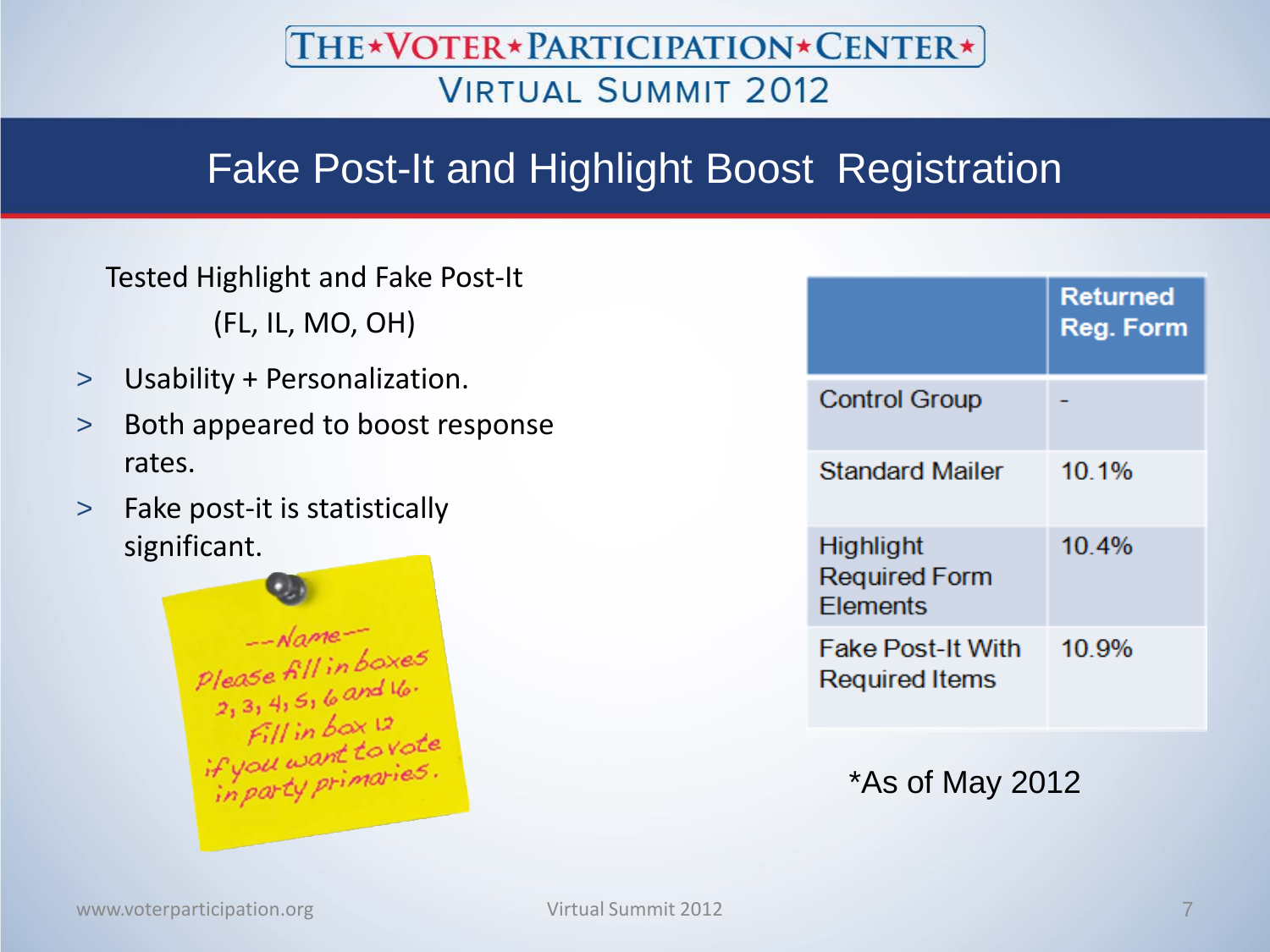# February 2012 Quarterly Voter Registration Mailing

- > Mailed over 1 million voter registration to RAE
- > On track for a 7.5% response rate!
- > Adding "second notice" to envelope increased responses by 31%

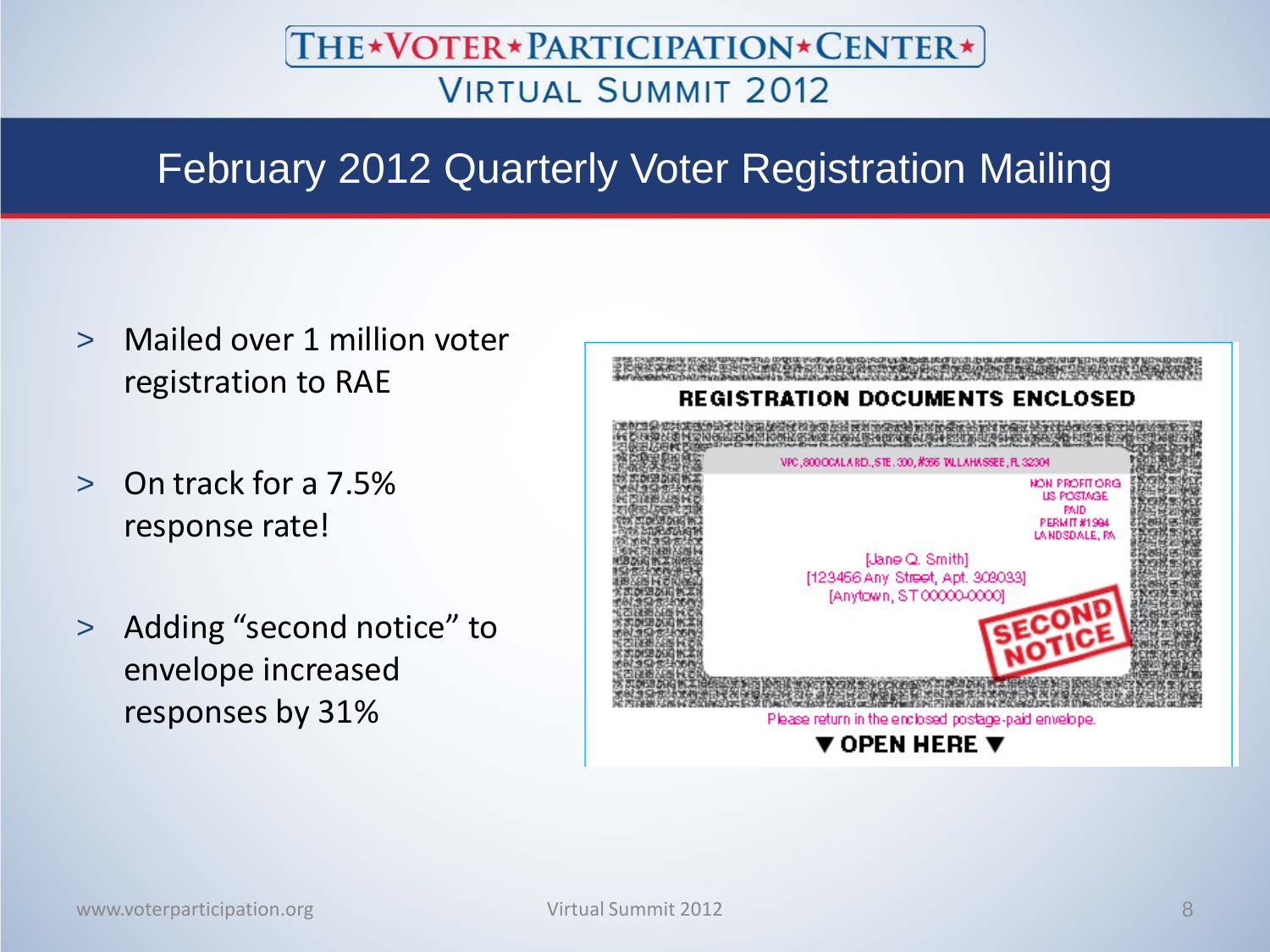

- > BRM proved extremely cost effective among African Americans and Latinos.
- > BRM increased response rate among African Americans and Latinos.

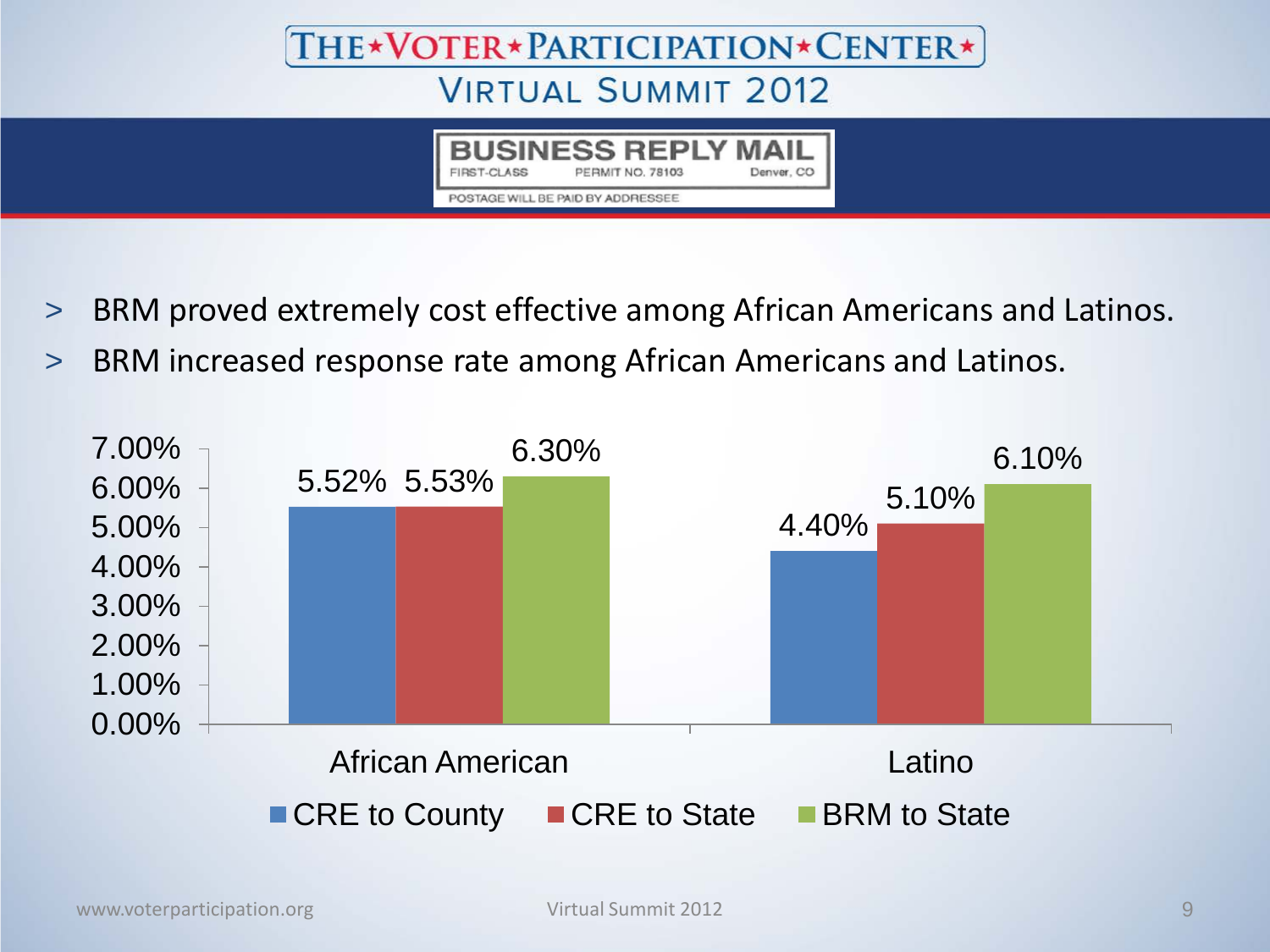VPC Response Models' Predicted Efficiency Gains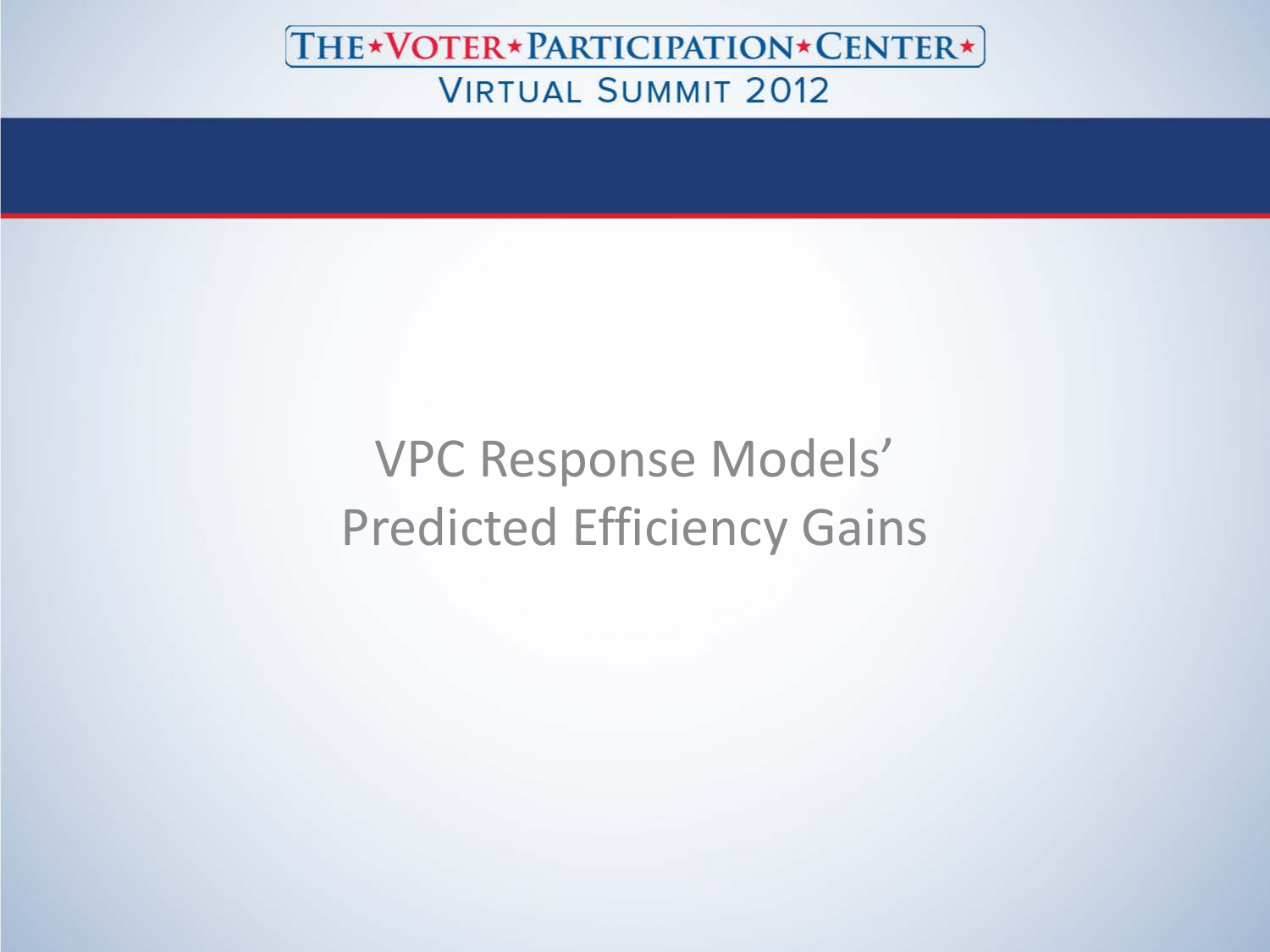# Movers Response Model

- > Exclude bottom 25%:
	- > Estimated 7.5% response
- > Exclude bottom 50%:
	- > Estimated 8.8% response
- > Exclude bottom 75%:
	- > Estimated 10.6% response
- > Exclude bottom 90%:
	- > Estimated 13.1% response

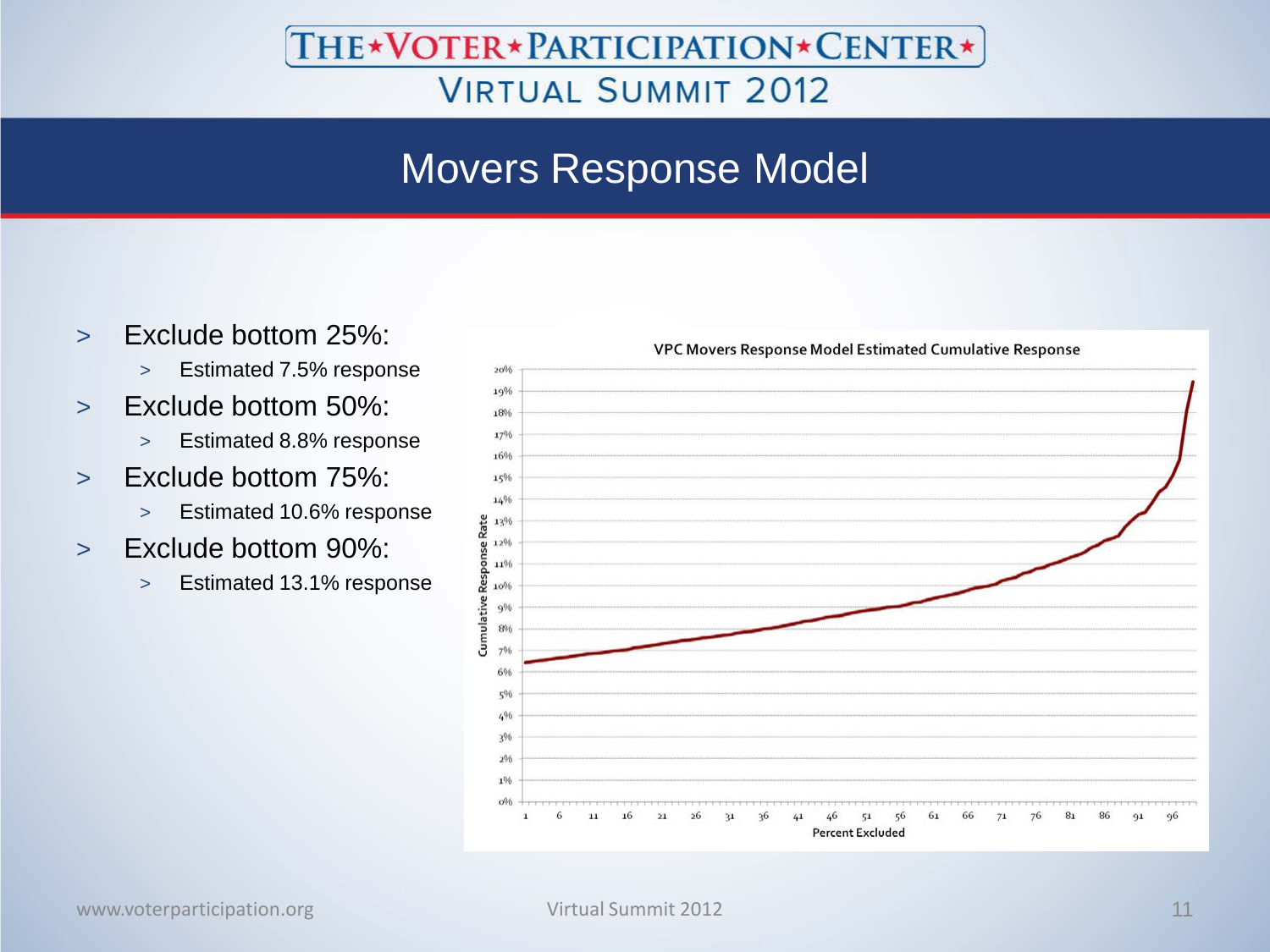# VAP Response Model

- > Exclude bottom 25%:
	- > Estimated 4.0% response
- > Exclude bottom 50%:
	- > Estimated 4.5% response
- > Exclude bottom 75%:
	- > Estimated 5.2% response
- > Exclude bottom 90%:
	- > Estimated 6.1% response



#### VPC VAP Response Model Estimated Cumulative Response